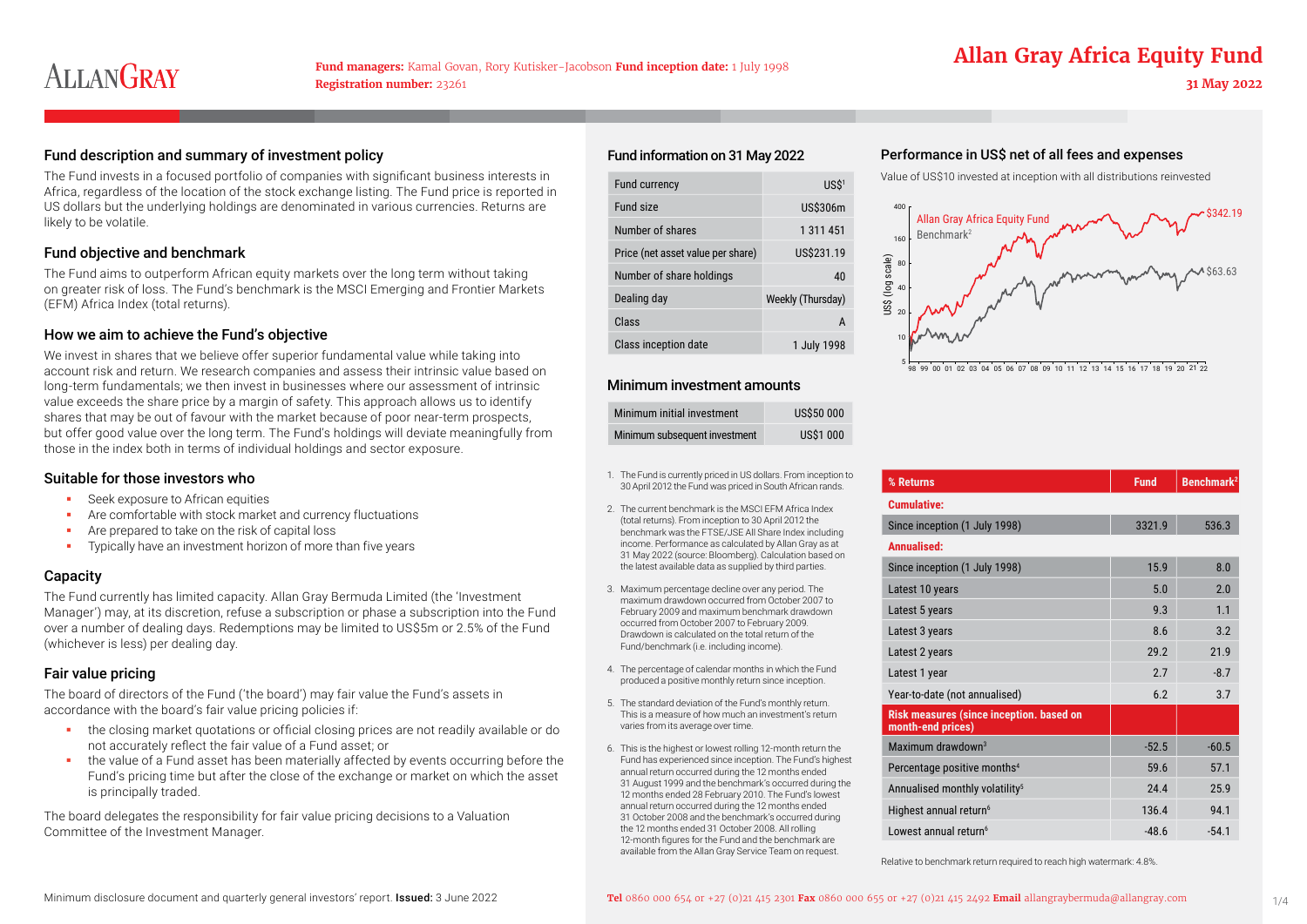### Meeting the Fund objective

The Fund aims to outperform African equity markets over the long term without taking on greater risk of loss. The Fund experiences periods of underperformance in pursuit of this objective. Since inception the Fund has outperformed its benchmark by a significant margin. The maximum drawdown and lowest annual return numbers in the 'Performance in US\$ net of all fees and expenses' table show that the Fund has not experienced more downside than its benchmark in periods of negative market returns. We believe our philosophy of buying undervalued equities should generate positive absolute returns over time.

#### Subscription and redemption charge

Investors may be charged 0.5% when subscribing for Fund shares. Investors may be charged 0.5% when redeeming Fund shares in the case of significant redemptions. These charges are paid into the Fund to offset the costs associated with the transactions that are borne by the Fund. The Investment Manager may waive these charges if transactions substantially offset one another.

#### Annual management fee

The management fee consists of a base fee of 1% and a performance component. The fee rate is calculated weekly by comparing the Fund's total performance for the week, after the base fee is deducted, to that of the benchmark.

Fee for performance equal to the Fund's benchmark: 1.00% p.a.

For each percentage point above or below the benchmark we add or deduct 0.2%. This means that Allan Gray shares in approximately 20% of the performance relative to the benchmark.

The fee is capped at 5% over any 12 month rolling period and can decrease to a minimum of 0%. If the fee would have been negative, the negative fee will be carried forward to reduce the next week's fee (and all subsequent weeks until the underperformance is recovered).

### Total expense ratio (TER) and transaction costs

The annual management fee charged is included in the TER. The TER is a measure of the actual expenses incurred by the Fund over a one and three-year period (annualised). Since Fund returns are quoted after deduction of these expenses, the TER should not be deducted from the published returns (refer to page 4 for further information). Transaction costs are disclosed separately.

| TER and transaction costs breakdown for the 1- and 3-year period ending 31 March 2022 | 1yr % | 3yr % |
|---------------------------------------------------------------------------------------|-------|-------|
| <b>Total expense ratio</b>                                                            | 2.53  | 1.32  |
| Fee for benchmark performance                                                         | 1.00  | 1.00  |
| Performance fees                                                                      | 1.29  | 0.01  |
| <b>Custody fees</b>                                                                   | 0.19  | 0.22  |
| Other costs excluding transaction costs                                               | 0.05  | 0.09  |
| <b>Transaction costs</b>                                                              | 0.04  | 0.15  |
| <b>Total investment charge</b>                                                        | 2.57  | 1.47  |

#### Country of primary listing on 31 May 2022

| <b>Country</b>        | % of Equities | Benchmark <sup>7</sup> |
|-----------------------|---------------|------------------------|
| Zimbabwe              | 24.9          | 0.0                    |
| Nigeria               | 24.7          | 1.7                    |
| South Africa          | 17.3          | 89.2                   |
| Australia             | 8.4           | 0.0                    |
| Jersey                | 8.2           | 0.0                    |
| Egypt                 | 5.9           | 1.6                    |
| <b>United Kingdom</b> | 3.4           | 0.0                    |
| Kenya                 | 2.5           | 1.5                    |
| Uganda                | 1.7           | 0.0                    |
| <b>BRVM</b>           | 1.5           | 0.3                    |
| <b>Netherlands</b>    | 1.0           | 0.0                    |
| Luxembourg            | 0.2           | 1.0                    |
| Ghana                 | 0.1           | 0.0                    |
| Morocco               | 0.0           | 3.1                    |
| Romania               | 0.0           | 1.0                    |
| <b>Mauritius</b>      | 0.0           | 0.6                    |
| <b>Tunisia</b>        | 0.0           | 0.2                    |
| Malta                 | 0.0           | 0.0                    |
| Total $(\%)^8$        | 100.0         | 100.0                  |

7. MSCI EFM Africa Index (total returns) (source: Bloomberg). Calculation based on the latest available data as supplied by

8. There may be slight discrepancies in the totals due to rounding.

third parties.

Sector allocation on 31 May 2022

| <b>Sector</b>                  | % of Fund | Benchmark <sup>7</sup> |
|--------------------------------|-----------|------------------------|
| Energy                         | 8.9       | 1.5                    |
| <b>Basic materials</b>         | 25.6      | 23.8                   |
| Industrials                    | 0.8       | 2.6                    |
| <b>Consumer staples</b>        | 15.7      | 8.9                    |
| Healthcare                     | 0.0       | 1.4                    |
| Consumer discretionary         | 1.7       | 3.3                    |
| Telecommunications             | 13.0      | 11.9                   |
| <b>Utilities</b>               | 1.7       | 0.1                    |
| <b>Financials</b>              | 21.6      | 36.1                   |
| Technology                     | 77        | 8.4                    |
| Real estate                    | 0.0       | 2.1                    |
| Money market and bank deposits | 3.4       | 0.0                    |
| Total $(\%)^8$                 | 100.0     | 100.0                  |

### Asset allocation on 31 May 2022

| <b>Asset class</b>             | <b>Total</b> |
|--------------------------------|--------------|
| Net equity                     | 96.6         |
| Hedged equity                  | 0.0          |
| Property                       | 0.0          |
| Commodity-linked               | 0.0          |
| <b>Bonds</b>                   | 0.0          |
| Money market and bank deposits | 3.4          |
| Total $(\%)^8$                 | 100.0        |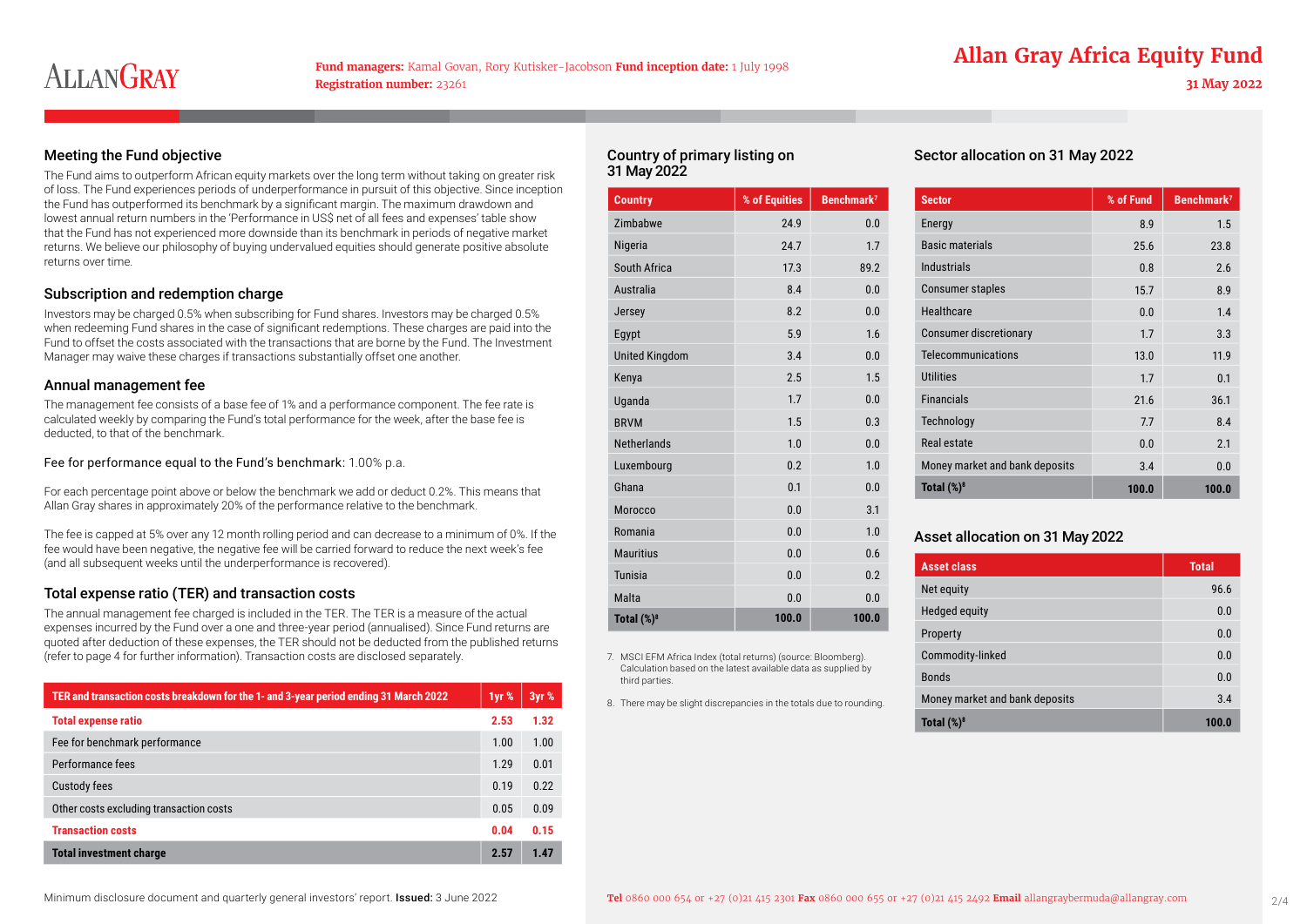**Fund managers:** Kamal Govan, Rory Kutisker-Jacobson **Fund inception date:** 1 July 1998 **Allan Gray Africa Equity Fund** 

The Fund continued its recent good performance off a low base, with a return for the quarter of 8.7% in US dollar terms. Over the past two years, since the COVID-19 related March 2020 bottom, the Fund has generated a return of 39.5% per annum in US dollar terms.

The recent good performance should, however, be seen in the context of longerterm performance. Over the past decade, the Fund has delivered a return of 4.1% per annum in US dollar terms. This compares with the MSCI World Index at 10.9% per annum and the S&P 500 at 14.6% per annum. Africa has been unpopular for a long time, and the negative sentiment is reflected in continued redemptions, depressed share prices and lack of interest from international investors. Therefore, despite the recent positive absolute performance, we continue to be excited about the longterm prospects for the Fund, from both an absolute and relative perspective.

A review of some of the larger commodity exposed positions in our Fund provides an apt example:

In the oil and gas space, our largest exposure is to Seplat Energy. Seplat Energy owns a portfolio of low cost, onshore oil and gas assets in Nigeria that break even at an oil price of approximately US\$20 per barrel. We spoke about Seplat in our September 2021 commentary. For the 2021 calendar year, when the oil price averaged US\$71 per barrel, Seplat generated substantial free cash flow, paid down debt and returned a dividend of 10 US cents per share to shareholders. Year to date, as the oil price has rallied, Seplat has not gone unaffected with the share price increasing 26% in US dollars to US\$1.43 as at quarter end. However, it remains extremely cheap, generating free cash flow in excess of US\$0.43 per share at a spot oil price of US\$120 per barrel. If we use a normal oil price half that prevailing today (i.e. US\$60 per barrel), our estimate of normal free cash flow is approximately US\$0.25 per share. Therefore, today an investor is buying Seplat for somewhere between 3.5 and 6 times free cash flow, dependent on the oil price. In addition, Seplat has recently entered into a transformative agreement to acquire ExxonMobil's entire offshore shallow water business in Nigeria at what appears to be an extremely good price.

The deal remains subject to a number of government and regulatory approvals and may not be ultimately consummated. We attach no value to this deal in our models, but it represents additional upside optionality.

In the precious metal space, our largest exposure is to Zimplats. Zimplats is a low cost, long-life platinum group metals (PGMs) miner with operations in Zimbabwe. It is majority owned by Impala Platinum (listed in South Africa) and arguably the best mine in their stable. The largest producers of PGMs globally are Russia and South Africa, and as a result of the Ukrainian conflict and related Russian sanctions, prices have rallied year to date, benefiting producers outside of Russia. Zimplats is no exception, with the share price up 24% in US dollars for the quarter, ending at US\$21.10. At spot PGM prices, on our estimates, Zimplats generates free cash flow of US\$4.60 per share. However, similar to the oil price, we do not believe the elevated level of PGM prices to be sustainable and use a materially lower PGM basket price in our estimate of normal. On this basis, we think a more conservative estimate of normal earnings is closer to US\$1.80 per share. Therefore, an investor is buying Zimplats for somewhere between 4.5 and 11.6 times free cash flow, dependent on the PGM basket price. The longer the PGM basket price stays high, the greater one's return, but we are equally happy to own this asset at materially lower PGM prices.

Across our portfolio, we are finding a number of similar high-quality businesses trading on single-digit estimates of spot and normal free cash flow. We do not know when, or if ever, sentiment on Africa will improve, but at spot prices and current cash flows, a number of companies can generate double-digit US dollar returns simply by returning excess cash to shareholders. This makes us excited about the Fund's long-term prospects.

During the quarter we reduced our exposure to select Nigerian banks.

#### Commentary contributed by Rory Kutisker-Jacobson

# **Fund manager quarterly commentary as at 31 March 2022**